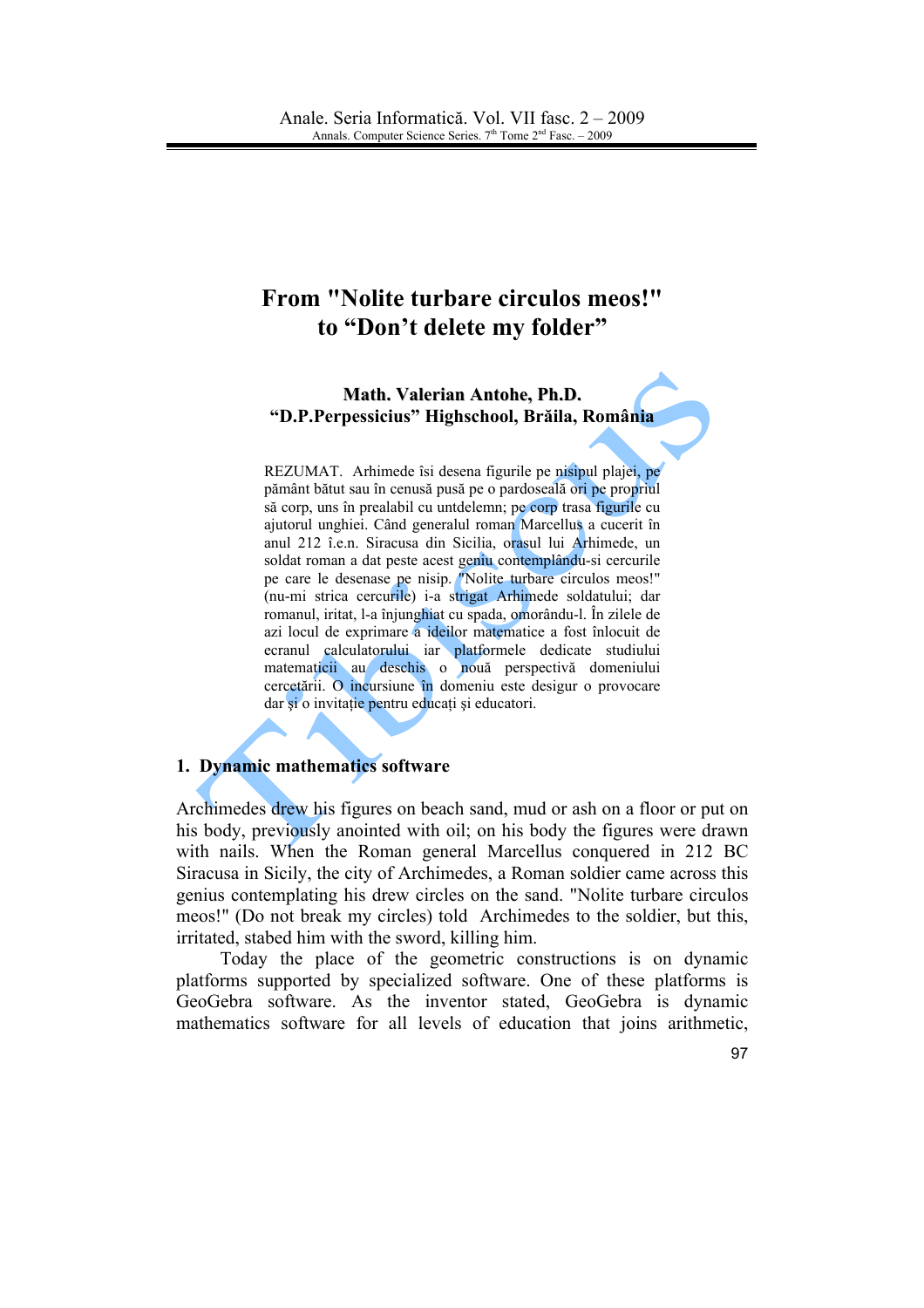geometry, algebra and calculus. It offers multiple representations of objects in its graphics, algebra, and spreadsheet views that are all dynamically linked. While other interactive software (e.g. Cabri Geometry, Geometer's Sketchpad) focus on dynamic manipulations of geometrical objects, the idea behind GeoGebra is to connect geometric, algebraic, and numeric representations in an interactive way. You can do constructions with points, vectors, lines, conic sections as well as functions and change them dynamically afterwards. Furthermore, GeoGebra allows you to directly enter and manipulate equations and coordinates. Thus you can easily plot functions, work with sliders to investigate parameters, find symbolic derivatives, and use powerful commands like Root or Sequence, (www.geogebra.org).

Fig.1. Theorema of ortopol

파비

Because some of us (teachers of different subjects), see the computers in terms of "IT specialist", producers of software and not like a user, we propose this ongoing project in order to bring the computer in the context of approaching successful teaching, [AGO02]. We believe that the teacher, regardless of specialty they teach, shouldn't know what's in the magic box (called generic computer), but he'll have to know that magic box will help him to assist the student to learn, the route to knowledge becoming pleasant! There is a struggle to integrate the computer in school. This approach must be read: "the integration of educational software in education". We thus meet this desire. The computers, along with some educational software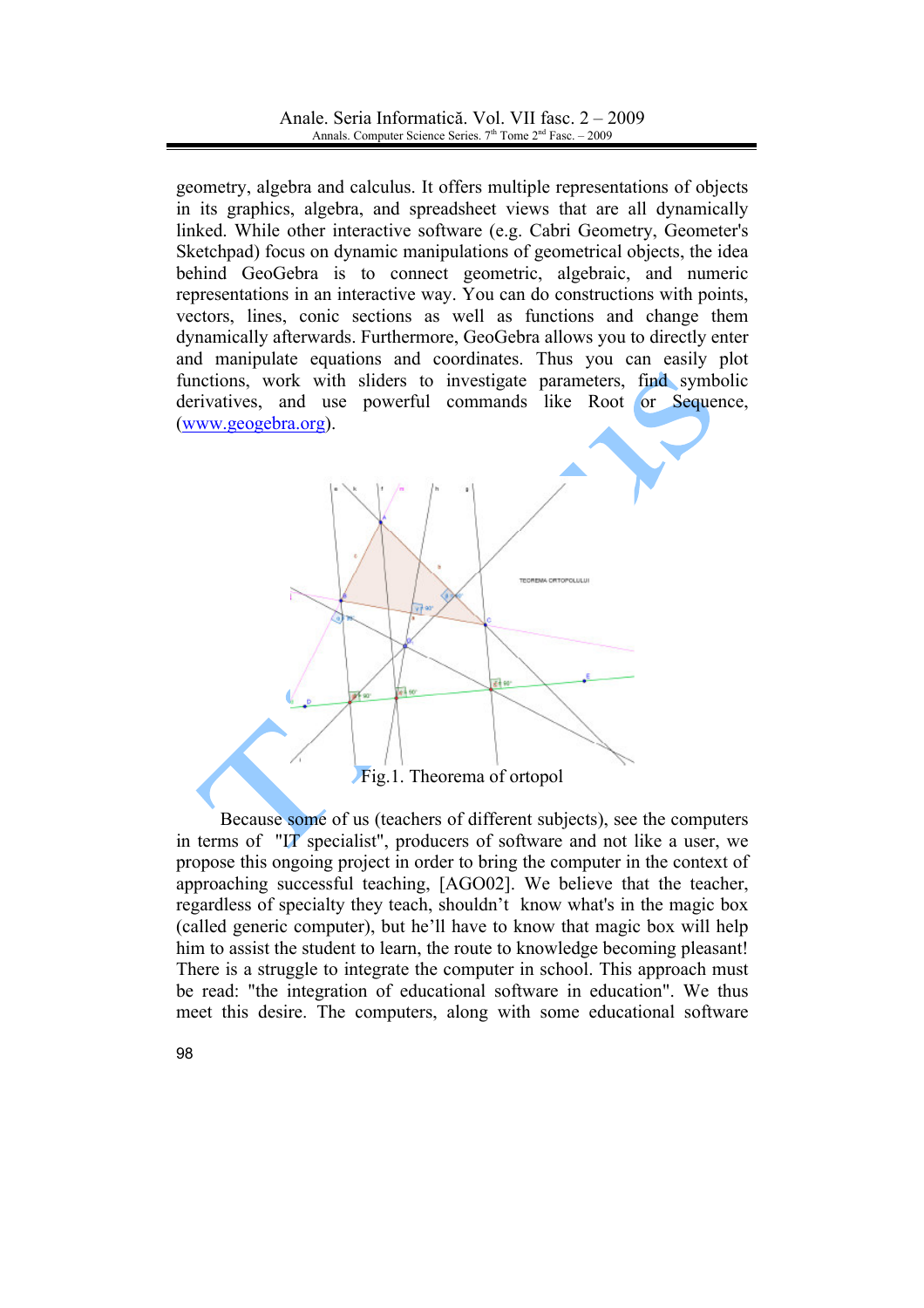applications, have long since proved to be very helpful in teaching mathematics. An "educational software application" is something that you can use on your computer, without having advanced knowledge about computers and programming. Draw, build, unite, investigates properties, change shape and size. Do properties remain true? Why? Can you formulate the theorem from this investigation? But to prove rigorously? The computer may be, after all, an excuse! But the teaching approach can be adapted to other disciplines, too. Experience should not only be lived, but shared.

## 2. Modeling demonstration of some classical theorem with GeoGebra

Ceva's theorem: In a triangle ABC, three lines AG, BD and CE intersect at a single point  $F$  if and only if  $E$ A/EB·GB/GC·DC/DA=-1.



Fig.2. The vector HM represent the value of  $EA/EB \cdot GB/GC \cdot DC/DA$ . If the one of the point will be moved HM remain the same

Menelaus's theorem: If a line meets the sides BC, CA, and AB of a triangle in the points D, E, and F then the products of the ratios  $AE/EC \cdot CD/DB \cdot BF/FA=1$ , [Nic93].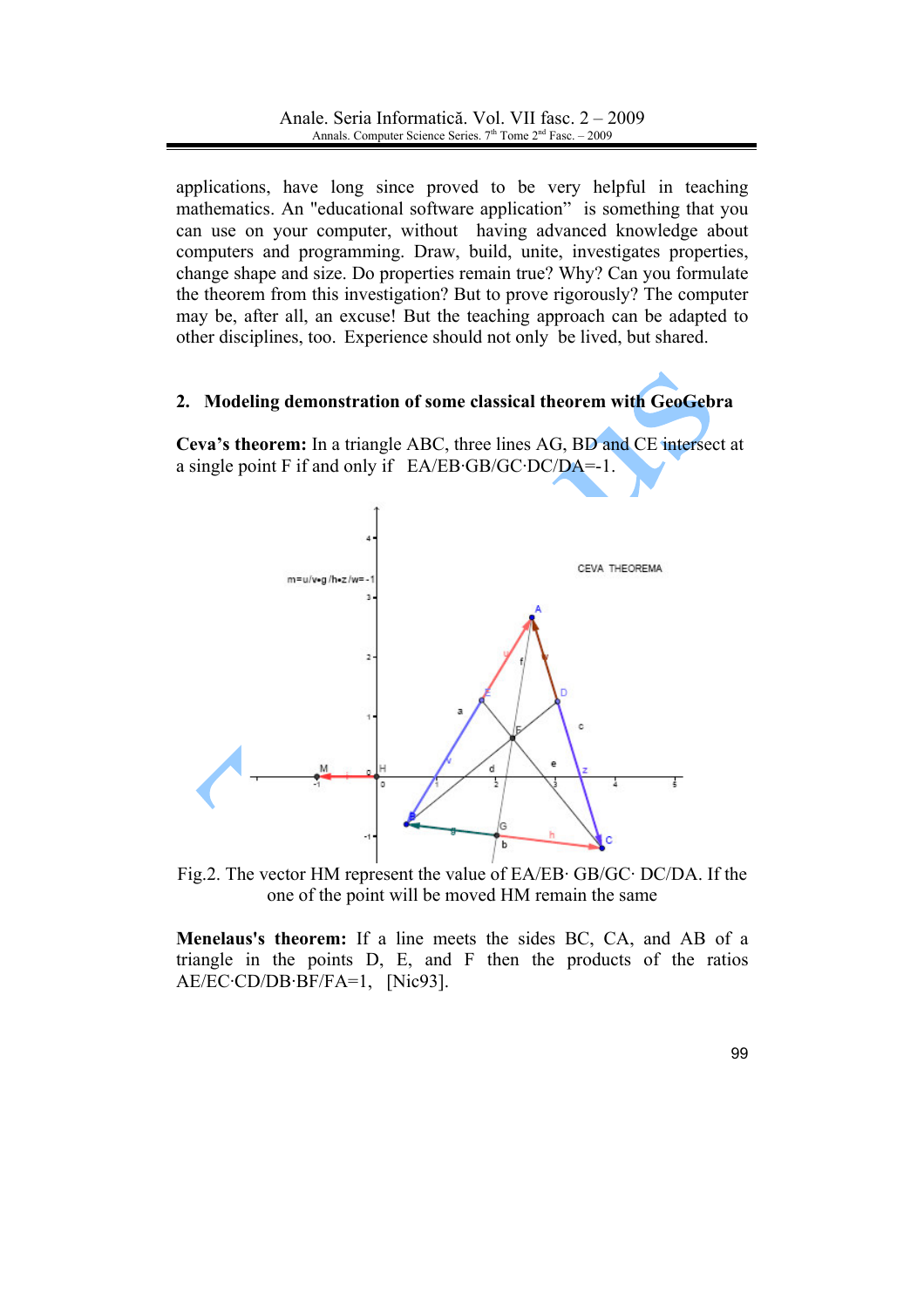

Fig.4. One observe that the graph of function is up to horizontal line of  $y=ct=4$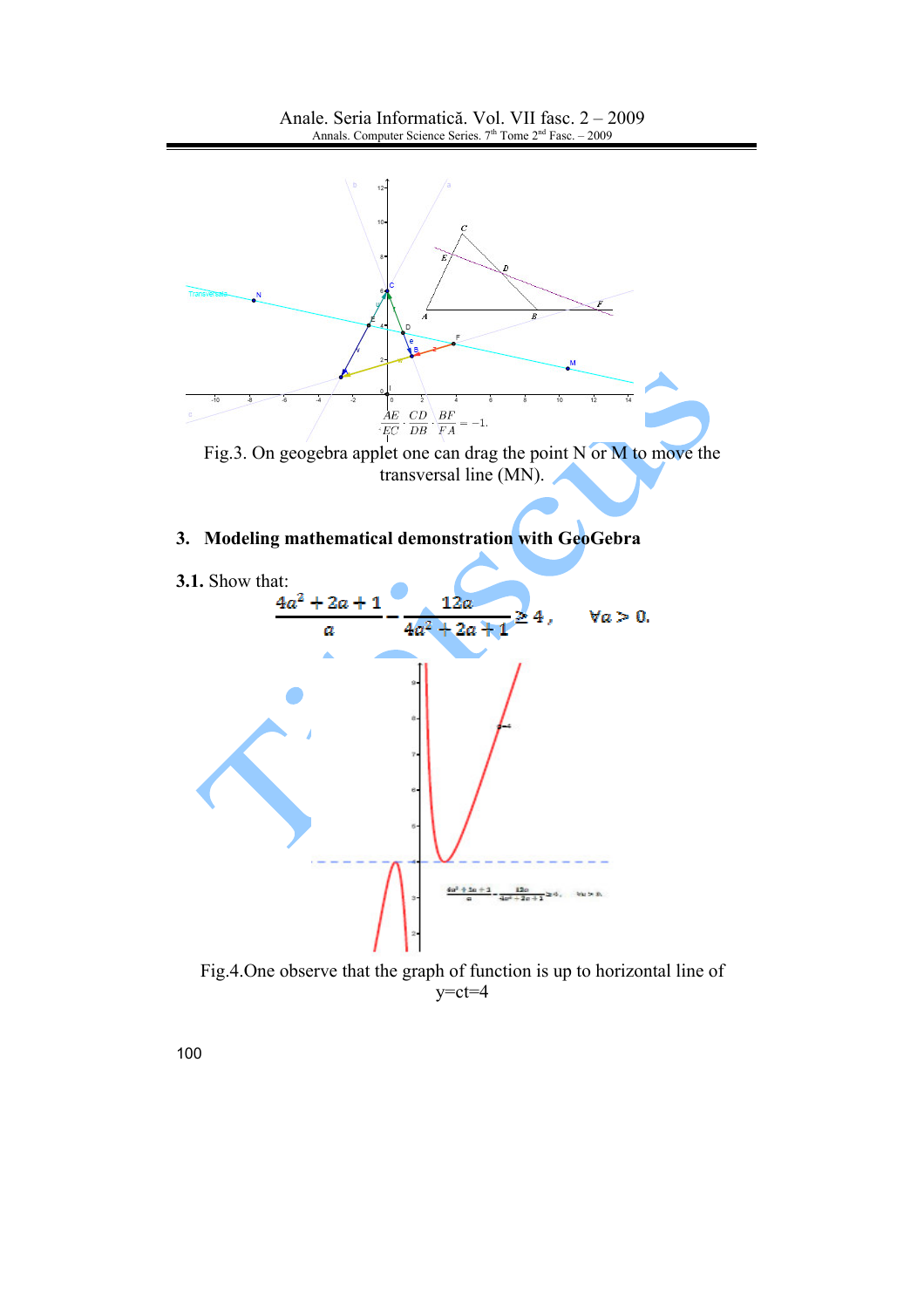

Geogebra can construct other complex contexts like conic through five points and put together the 2D construction and the analytic equation:

3.2. Let ABC be a triangle and M be an inner point of the triangle so that  $AM = BC$ . Shoe that

 $\geq \sqrt{2}-1$ 

 $\frac{CM}{AB}$ and this is the best possible constant, [Teo84].

 $max$ 



Fig.5. The difference between left member and the right member of the inequality it is represented by the horizontal line of equation  $y>0$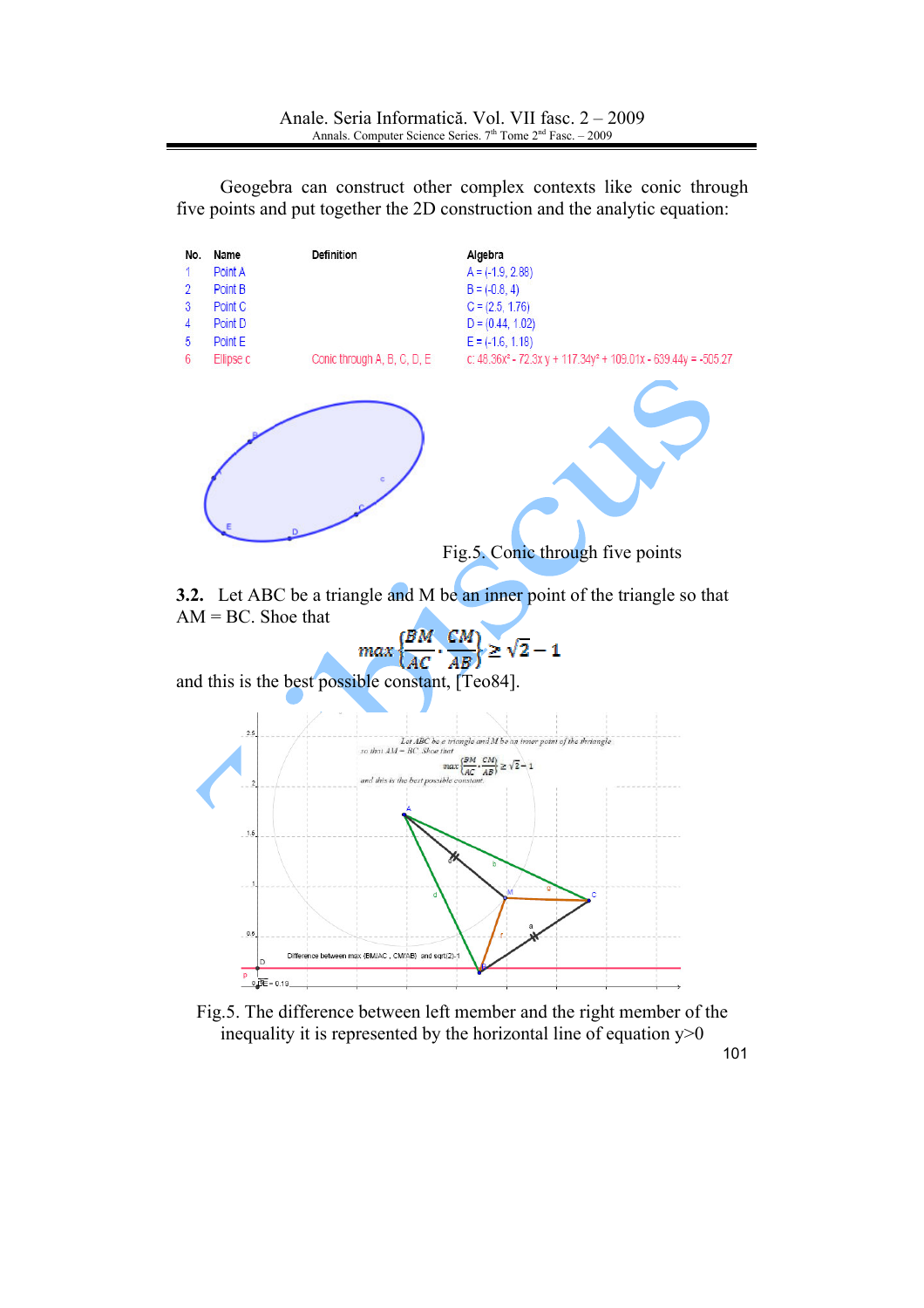3.3. Let  $M \in (AB)$ . On the same side of line AB equilateral triangles ACM and BDM are erected. Set  ${P}$  = BC  $\cap$  DM,  ${N}$  = AD  $\cap$  CM,  ${Q}$  = AD  $\cap$  BC, AM = a, MB = b and  $MP = x$ . Prove that:





3.4. Prove that in any acute-angled triangle the following inequality holds:

$$
\frac{a+c}{cosB} + \frac{b+a}{cosC} + \frac{c+b}{cosA} \ge 4(a+b+c).
$$

After the construction, the relation remains the same if any of the coin of the triangle is moved in plane.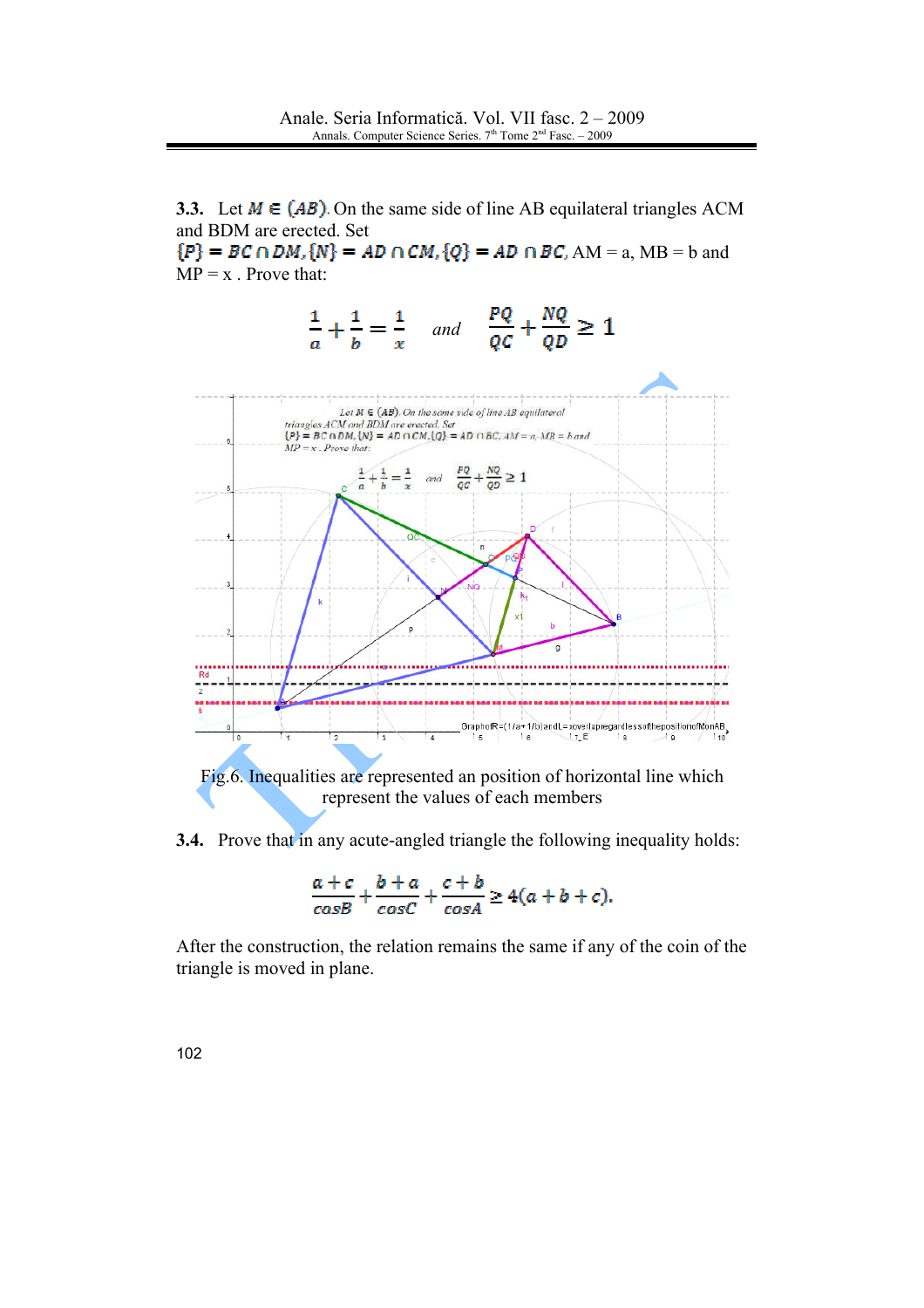

Fig.7. The relation remains the same if any of the coin of the triangle is moved in plane

4. The transition to 3D in modeling with GeoGebra



Fig.8. Anaglifa that represent a paralelipiped that must be seen useing glasses with two colours, red and blue

103